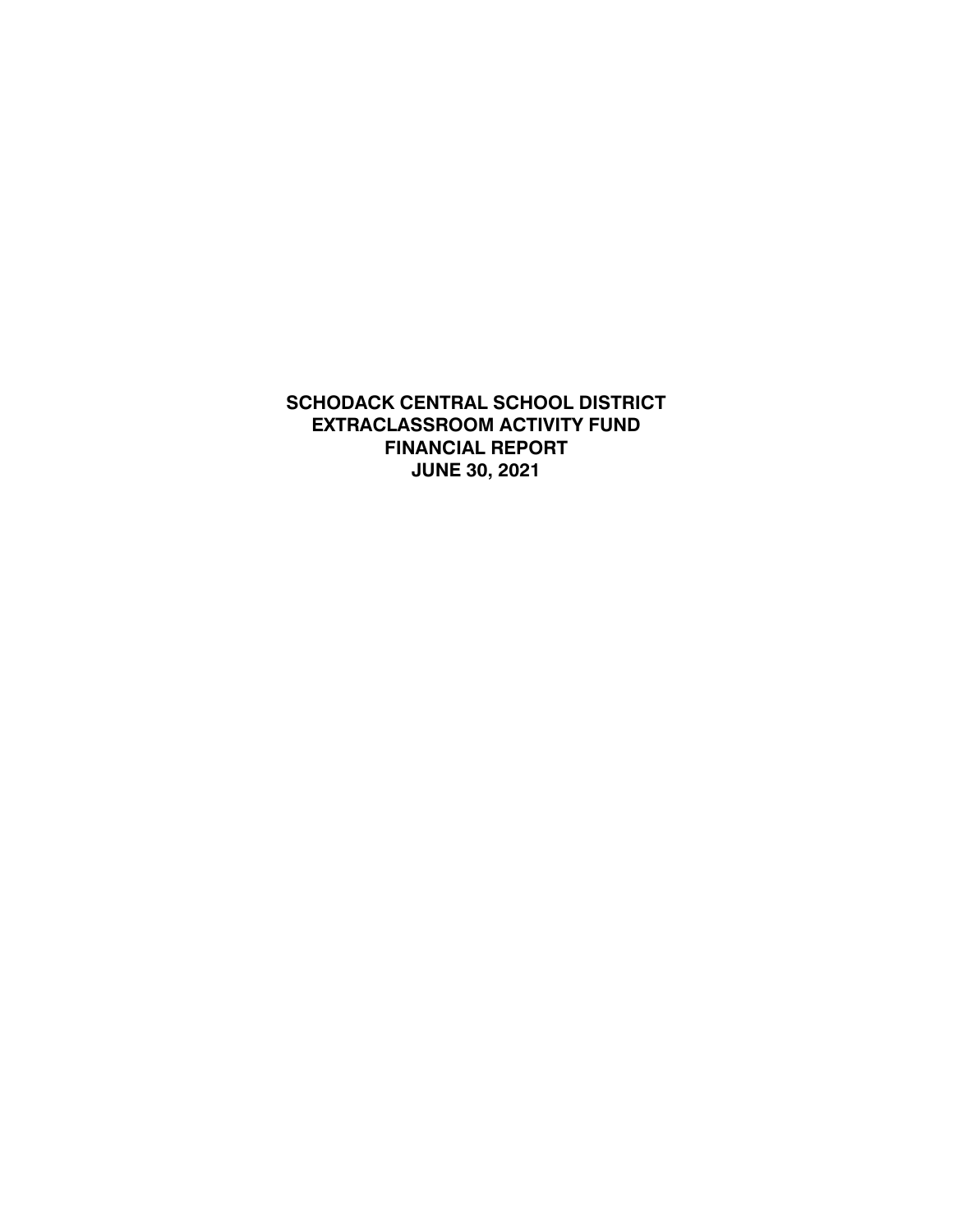# **SCHODACK CENTRAL SCHOOL DISTRICT EXTRACLASSROOM ACTIVITY FUND**

# **TABLE OF CONTENTS**

|                                                                | <b>PAGE</b> |
|----------------------------------------------------------------|-------------|
| INDEPENDENT AUDITOR'S REPORT                                   | $1-2$       |
| STATEMENT OF CASH RECEIPTS, DISBURSEMENTS<br>AND CASH BALANCES | з           |
| NOTE TO FINANCIAL STATEMENT                                    |             |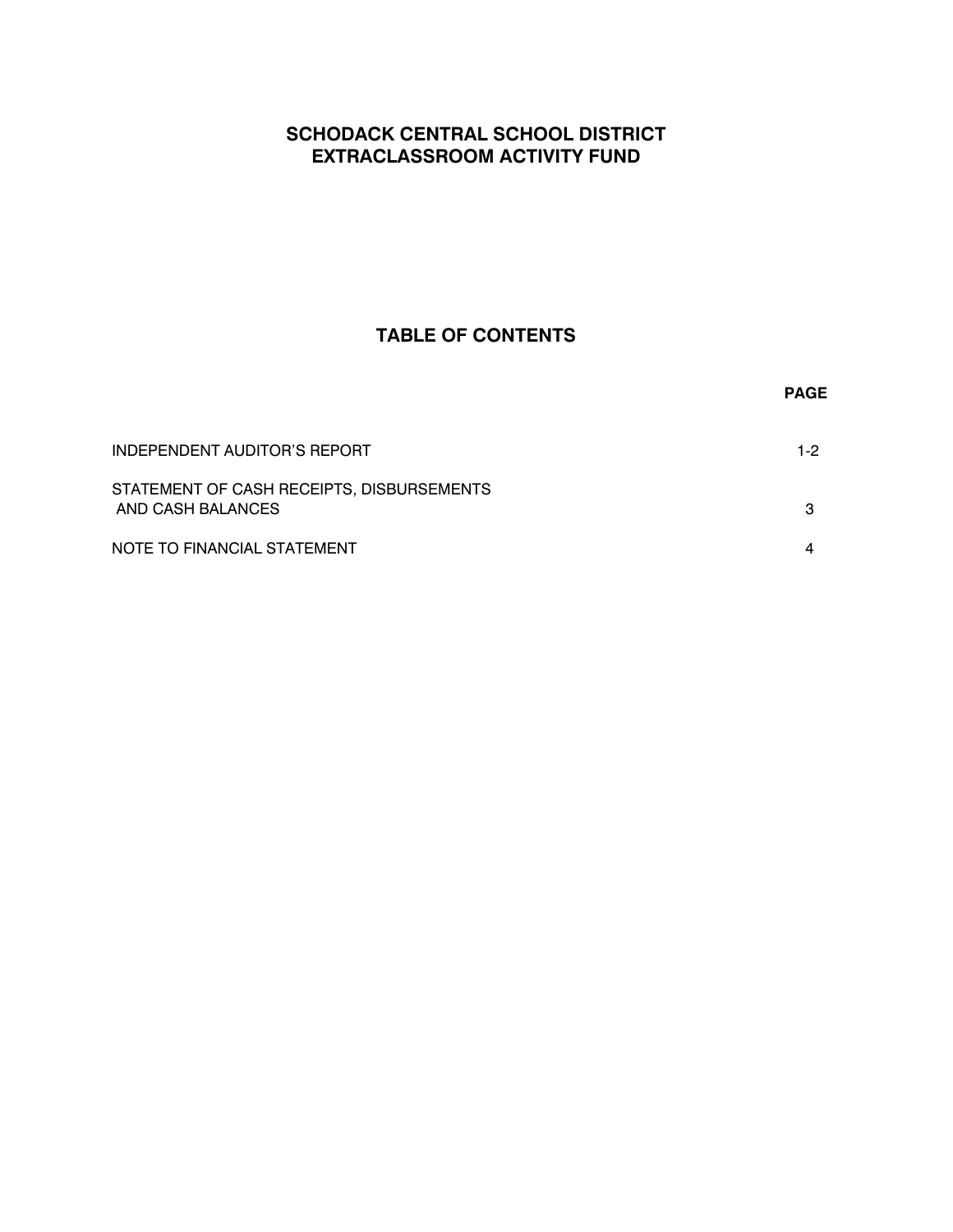

#### A History of Shaping Futures **INDEPENDENT AUDITOR'S REPORT**

To the President and Members of the Board of Education of the Schodack Central School District

### **Report on the Financial Statement**

We have audited the accompanying statement of cash receipts, disbursements and cash balances of the extraclassroom activity fund of Schodack Central School District, as of and for the year ended June 30, 2021, and the related note to the financial statement.

### **Management's Responsibility for the Financial Statement**

Management is responsible for the preparation and fair presentation of the financial statement in accordance with the cash basis of accounting as described in Note 1; this includes determining that the cash basis of accounting is an acceptable basis for the preparation of the financial statement in the circumstances. Management is also responsible for the design, implementation, and maintenance of internal control relevant to the preparation and fair presentation of a financial statement that is free from material misstatement, whether due to fraud or error.

#### **Auditor's Responsibility**

Our responsibility is to express an opinion on the financial statement based on our audit. We conducted our audit in accordance with auditing standards generally accepted in the United States of America. Those standards require that we plan and perform the audit to obtain reasonable assurance about whether the financial statement is free from material misstatement.

An audit involves performing procedures to obtain audit evidence about the amounts and disclosures in the financial statement. The procedures selected depend on the auditor's judgment, including the assessment of the risks of material misstatement of the financial statement, whether due to fraud or error. In making those risk assessments, the auditor considers internal control relevant to the entity's preparation and fair presentation of the financial statement in order to design audit procedures that are appropriate in the circumstances, but not for the purpose of expressing an opinion on the effectiveness of the entity's internal control. Accordingly, we express no such opinion. An audit also includes evaluating the appropriateness of accounting policies used and the reasonableness of significant accounting estimates made by management, as well as evaluating the overall presentation of the financial statement.

We believe that the audit evidence we have obtained is sufficient and appropriate to provide a basis for our audit opinion.

#### **Opinion**

In our opinion, the financial statement referred to in the first paragraph presents fairly, in all material respects, the cash receipts, disbursements and cash balances of the extraclassroom activity fund of Schodack Central School District as of and for the year ended June 30, 2021, in accordance with the cash basis of accounting described in Note 1.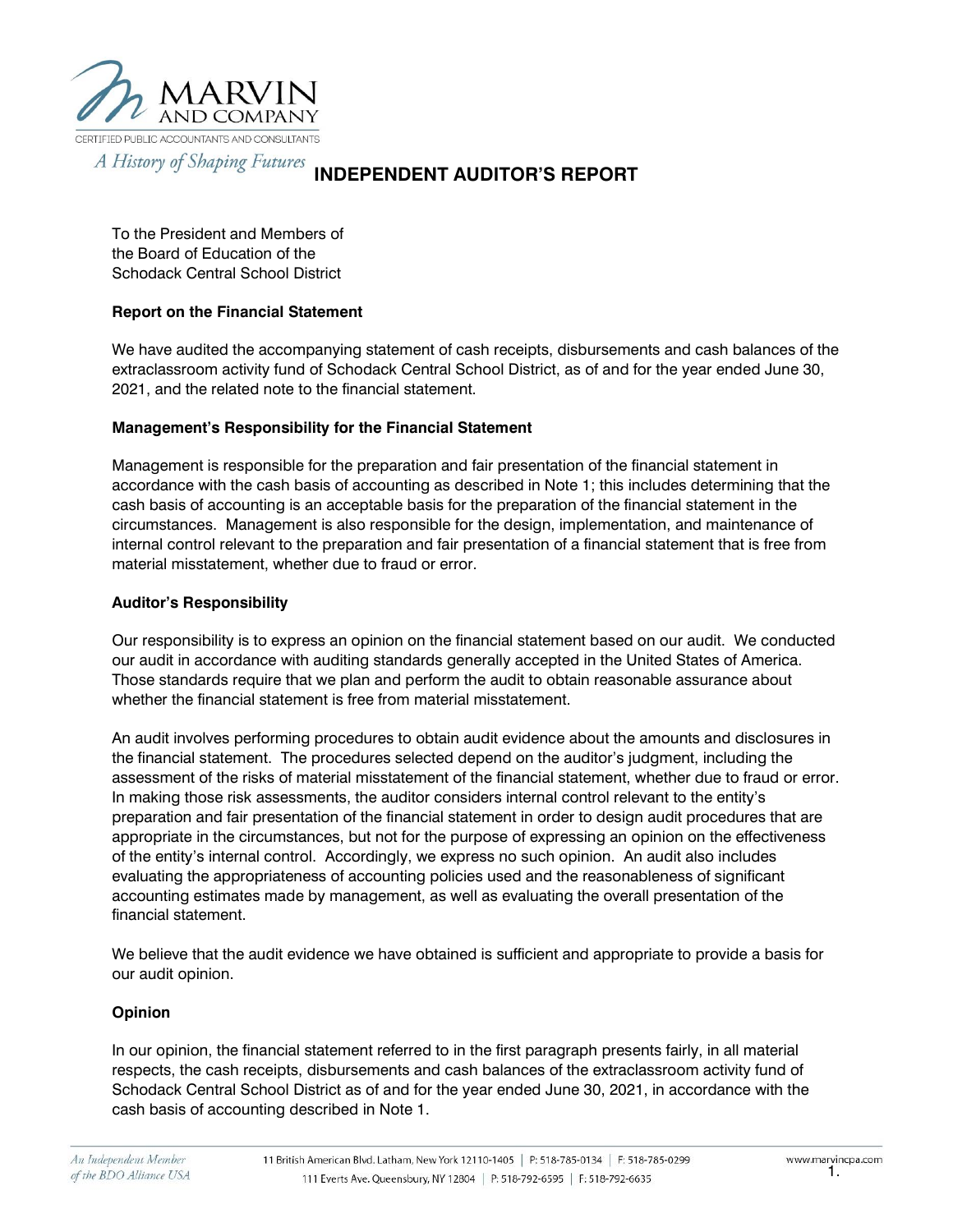#### **Basis of Accounting**

We draw attention to Note 1 of the financial statement, which describes the basis of accounting. The financial statement is prepared on the cash basis of accounting, which is a basis of accounting other than accounting principles generally accepted in the United States of America. Our opinion is not modified with respect to that matter.

Marvin and Company, P.C.

Latham, NY September 29, 2021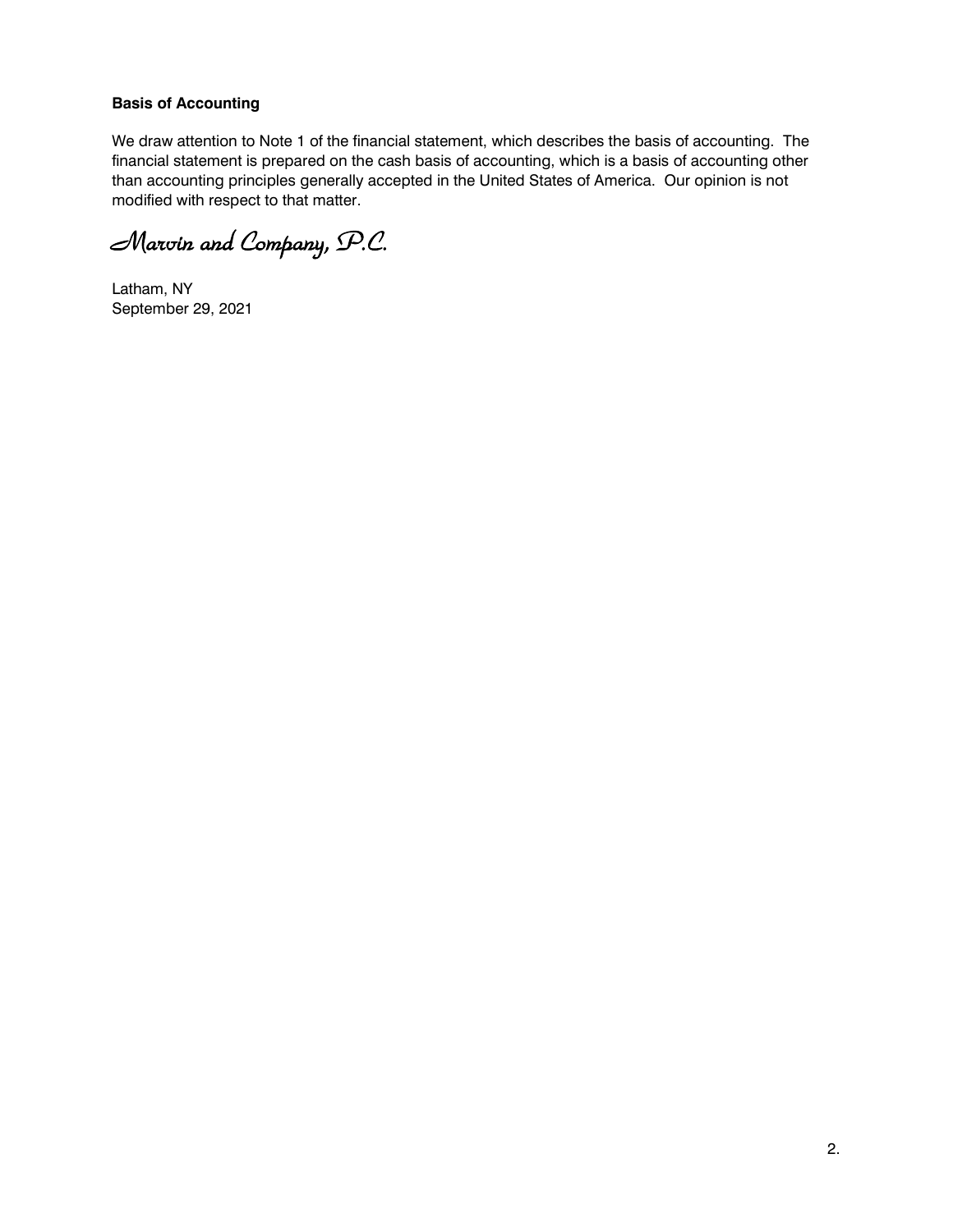#### **SCHODACK CENTRAL SCHOOL DISTRICT EXTRACLASSROOM ACTIVITY FUND STATEMENT OF CASH RECEIPTS, DISBURSEMENTS AND CASH BALANCES AS OF AND FOR THE YEAR ENDED JUNE 30, 2021**

|                                  | <b>Balance</b><br>July 1, |                |    |                          |                      |        | <b>Balance</b><br><b>June 30,</b> |
|----------------------------------|---------------------------|----------------|----|--------------------------|----------------------|--------|-----------------------------------|
| <b>Activities and Clubs</b>      |                           | 2020           |    | <b>Receipts</b>          | <b>Disbursements</b> |        | 2021                              |
|                                  |                           |                |    |                          |                      |        |                                   |
| Class of:                        |                           |                |    |                          |                      |        |                                   |
| 2019                             | \$                        | 79             | \$ |                          | \$                   |        | \$<br>79                          |
| 2020                             |                           | 2,641          |    |                          |                      |        | 2,641                             |
| 2021                             |                           | 5,067          |    | 4,078                    |                      | 8,145  | 1,000                             |
| 2022                             |                           | 1,949          |    | 10,325                   |                      | 10,279 | 1,995                             |
| 2023                             |                           | 1,719          |    |                          |                      | 600    | 1,119                             |
| 2024                             |                           | 463            |    | 331                      |                      | 689    | 105                               |
| 2025                             |                           | 369            |    | 180                      |                      | 282    | 267                               |
| 2026                             |                           | 1,001          |    | 2,210                    |                      | 364    | 2,847                             |
| 2027                             |                           |                |    | 1,500                    |                      | 56     | 1,444                             |
| <b>MHMS Builders Club</b>        |                           | 32             |    |                          |                      |        | 32                                |
| MS National Junior Honor Society |                           | 100            |    | 221                      |                      | 189    | 132                               |
| <b>MS Student Council</b>        |                           | 1,009          |    | 648                      |                      | 1,104  | 553                               |
| <b>MS Yearbook</b>               |                           | 863            |    | 2,263                    |                      | 1,061  | 2,065                             |
| <b>MS Robotics Club</b>          |                           | 1,009          |    | $\overline{\phantom{a}}$ |                      |        | 1,009                             |
| MH CES/Jr./Sr. Ski Club          |                           | 2,094          |    | 1,190                    |                      |        | 3,284                             |
| <b>HS GSA</b>                    |                           | 1,004          |    |                          |                      | 105    | 899                               |
| <b>HS Honor Society</b>          |                           | 1              |    | 307                      |                      | 254    | 54                                |
| <b>HS International Club</b>     |                           | 750            |    |                          |                      |        | 750                               |
| <b>HS Key Club</b>               |                           | 2,980          |    | 525                      |                      | 529    | 2,976                             |
| HS Jr./Sr. Drama Club            |                           | 10,917         |    | 1,664                    |                      | 1,196  | 11,385                            |
| <b>HS Newspaper Club</b>         |                           | 366            |    | $\overline{a}$           |                      | 21     | 345                               |
| <b>HS SADD</b>                   |                           | 1,911          |    |                          |                      |        | 1,911                             |
| <b>HS Drama Club</b>             |                           | 782            |    |                          |                      |        | 782                               |
| <b>HS Student Council</b>        |                           | 2,386          |    | 202                      |                      | 896    | 1,692                             |
| <b>HS Yearbook</b>               |                           | $\overline{c}$ |    | 3,260                    |                      | 269    | 2,993                             |
| Interest                         |                           | 64             |    |                          |                      |        | 64                                |
| Sales Tax Holding Account        |                           | 1,540          |    | 209                      |                      | 96     | 1,653                             |
| <b>Grand Total</b>               | \$                        | 41,098         | \$ | 29,113                   | \$                   | 26,135 | \$<br>44,076                      |

The June 30, 2021 cash balance is as follows: Checking Accounts \$ 44,076